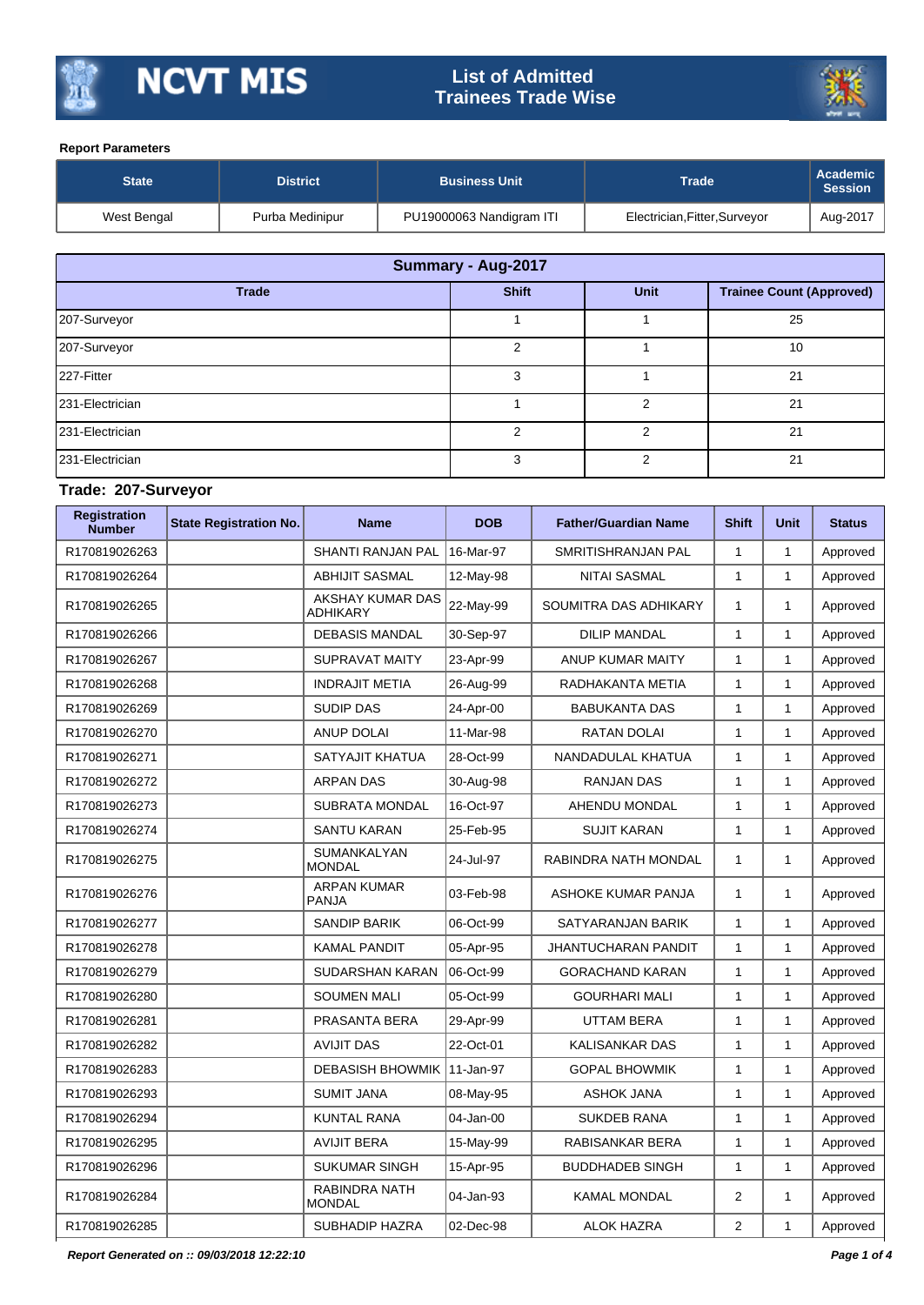| ДĄ            | <b>NCVT MIS</b> |                         | <b>List of Admitted</b> | <b>Trainees Trade Wise</b> |                | كمت بغتيه |
|---------------|-----------------|-------------------------|-------------------------|----------------------------|----------------|-----------|
| R170819026286 |                 | <b>SUDIP PALAI</b>      | 28-Jan-02               | NEPAL CHANDRA PALAI        | $\overline{2}$ | Approved  |
| R170819026287 |                 | NILOTPAL MONDAL         | 11-Mar-97               | PRAVANJAN MONDAL           | 2              | Approved  |
| R170819026288 |                 | SWIKRITI PANDA          | 05-Sep-94               | ASISH KUMAR PANDA          | 2              | Approved  |
| R170819026289 |                 | <b>GOKULANANDA SHIL</b> | 20-Dec-97               | NITAI CHARAN SHIL          | 2              | Approved  |
| R170819026290 |                 | <b>ALAK SAMANTA</b>     | 04-Jan-84               | CHITTA RANJAN SAMANTA      | 2              | Approved  |
| R170819026291 |                 | <b>SURESH BHOWMIK</b>   | 03-Jan-91               | SAKTIPADA BHOWMIK          | 2              | Approved  |
| R170819026292 |                 | <b>PRABIN PARUA</b>     | 29-Feb-96               | NANDA KUMAR PARUA          | 2              | Approved  |
| R170819026297 |                 | DEBABRATA DAS           | 107-Nov-99              | <b>BADAL DAS</b>           | 2              | Approved  |

## **Trade: 227-Fitter**

| <b>Registration</b><br><b>Number</b> | <b>State Registration No.</b> | <b>Name</b>                         | <b>DOB</b>   | <b>Father/Guardian Name</b> | <b>Shift</b> | Unit         | <b>Status</b> |
|--------------------------------------|-------------------------------|-------------------------------------|--------------|-----------------------------|--------------|--------------|---------------|
| R170819026238                        |                               | SIBNATH SAUTYA                      | 02-Jan-99    | <b>UTTAM SAUTYA</b>         | 3            | $\mathbf{1}$ | Approved      |
| R170819026239                        |                               | PRASENJIT SAHOO                     | 13-Jan-95    | GOURCHANDRA SAHOO           | 3            | $\mathbf{1}$ | Approved      |
| R170819026240                        |                               | <b>SOUMITRA PAHARI</b>              | 05-Jul-99    | PRABODH KUMAR PAHARI        | 3            | 1            | Approved      |
| R170819026241                        |                               | <b>SUBHASIS BERA</b>                | 24-Apr-97    | <b>AJOY KUMAR BERA</b>      | 3            | 1            | Approved      |
| R170819026242                        |                               | <b>ARUN PRAMANIK</b>                | 08-Oct-99    | <b>SHANKAR PRAMANIK</b>     | 3            | 1            | Approved      |
| R170819026243                        |                               | <b>SK MAHAMADUL</b><br><b>HASAN</b> | 29-Sep-99    | <b>SK SUFIUL HAQUE</b>      | 3            | 1            | Approved      |
| R170819026244                        |                               | RANAJIT SAHOO                       | 23-Mar-98    | <b>MANAS SAHOO</b>          | 3            | 1            | Approved      |
| R170819026245                        |                               | <b>SANTANU PAL</b>                  | 12-Jan-00    | <b>SUBHAS PAL</b>           | 3            | 1            | Approved      |
| R170819026246                        |                               | <b>BISWAJIT DAS</b>                 | 12-Apr-96    | <b>MANORANJAN DAS</b>       | 3            | 1            | Approved      |
| R170819026247                        |                               | <b>DEBABRATA DAS</b>                | 21-Aug-98    | <b>ASISH DAS</b>            | 3            | 1            | Approved      |
| R170819026248                        |                               | <b>SOUVIK KUMAR</b><br><b>SAHOO</b> | 17-Feb-00    | <b>GOUTAM KUMAR SAHOO</b>   | 3            | 1            | Approved      |
| R170819026249                        |                               | <b>MANIK BAR</b>                    | $14$ -Jan-00 | <b>BIMAL KUMAR BAR</b>      | 3            | $\mathbf{1}$ | Approved      |
| R170819026250                        |                               | <b>SOURAV JANA</b>                  | 10-Oct-98    | SHUBHRANSHU JANA            | 3            | 1            | Approved      |
| R170819026251                        |                               | <b>SUVENDU JANA</b>                 | 27-Jul-99    | <b>GOUTAM JANA</b>          | 3            | 1            | Approved      |
| R170819026252                        |                               | <b>SOUVIK MONDAL</b>                | 29-Aug-99    | <b>JAYDAV MONDAL</b>        | 3            | 1            | Approved      |
| R170819026253                        |                               | SAIYAD SAMIUL ALI                   | 08-Jan-99    | SAIYAD MOPHIJUL ALI         | 3            | $\mathbf{1}$ | Approved      |
| R170819026258                        |                               | <b>JOYDEB SHEET</b>                 | 25-May-99    | <b>KSHUDIRAM SHEET</b>      | 3            | 1            | Approved      |
| R170819026259                        |                               | <b>SK JISANUDDIN</b>                | 29-Nov-99    | <b>SK AHASANUDDIN</b>       | 3            | $\mathbf{1}$ | Approved      |
| R170819026260                        |                               | <b>SK SAFID KHALIFA</b>             | 07-Aug-99    | <b>SK RABUL KHALIFA</b>     | 3            | 1            | Approved      |
| R170819026261                        |                               | <b>RAKES PAL</b>                    | 07-Feb-00    | <b>RASBIHARI PAL</b>        | 3            | $\mathbf{1}$ | Approved      |
| R170819026262                        |                               | <b>BISWAJIT GHORAI</b>              | 06-Nov-99    | <b>SUSANTA GHORAI</b>       | 3            | 1            | Approved      |

## **Trade: 231-Electrician**

| <b>Registration</b><br><b>Number</b> | <b>State Registration No.</b> | <b>Name</b>                   | <b>DOB</b> | <b>Father/Guardian Name</b> | <b>Shift</b> | <b>Unit</b>    | <b>Status</b> |
|--------------------------------------|-------------------------------|-------------------------------|------------|-----------------------------|--------------|----------------|---------------|
| R170819026145                        |                               | <b>SOUMEN PAL</b>             | 30-Apr-93  | <b>RAJ KUMAR PAL</b>        |              | 2              | Approved      |
| R170819026146                        |                               | SANJOY KUNDU                  | 17-Aug-94  | <b>SAMAR KUNDU</b>          |              | 2              | Approved      |
| R170819026147                        |                               | PABITRA KUNDU                 | 05-Oct-98  | AMAR CHANDRA KUNDU          |              | 2              | Approved      |
| R170819026148                        |                               | <b>JOYDIP SAU</b>             | 27-Dec-99  | NIKHIL KUMAR SAU            |              | 2              | Approved      |
| R170819026149                        |                               | <b>ANUP MAITY</b>             | 01-Jan-00  | LAKSHMIKANTA MAITY          |              | 2              | Approved      |
| R170819026150                        |                               | <b>ASIT BAG</b>               | 06-Dec-96  | <b>ACHINTYA BAG</b>         |              | 2              | Approved      |
| R170819026151                        |                               | <b>CHANDRA SEKHAR</b><br>JANA | 02-Feb-97  | TARASANKAR JANA             |              | $\overline{2}$ | Approved      |
| R170819026152                        |                               | <b>SURJA KANTA SAHU</b>       | 16-Jul-99  | <b>CHANDI CHARAN SAHU</b>   |              | 2              | Approved      |
| R170819026153                        |                               | <b>RAJA SAMANTA</b>           | 05-Aug-98  | ARJUN KUMAR SAMANTA         |              | 2              | Approved      |
| R170819026154                        |                               | SUBHENDU DAS                  | 04-Nov-96  | <b>GOBINDA DAS</b>          |              | 2              | Approved      |
|                                      |                               |                               |            |                             |              |                |               |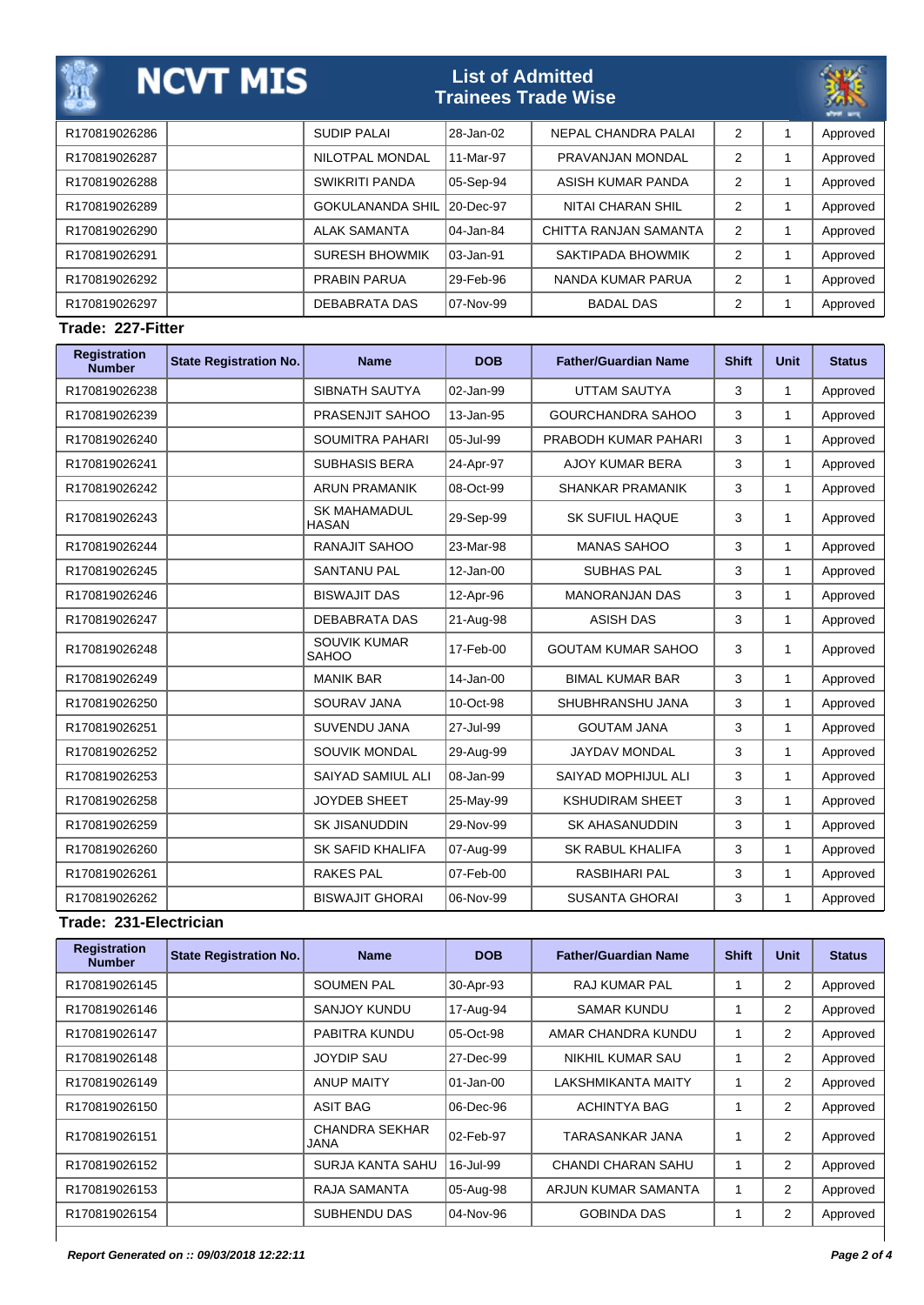|               | <b>NCVT MIS</b> |                                     | <b>List of Admitted</b> | <b>Trainees Trade Wise</b>  |                |                |          |
|---------------|-----------------|-------------------------------------|-------------------------|-----------------------------|----------------|----------------|----------|
| R170819026155 |                 | <b>SUBHAJIT BHOWMIK</b>             | 05-Jul-99               | <b>TARUN BHOWMIK</b>        | $\mathbf{1}$   | $\overline{2}$ | Approved |
| R170819026156 |                 | <b>DEBABRATA</b><br><b>MONDAL</b>   | 27-Jul-98               | <b>TAPAN MONDAL</b>         | 1              | $\overline{2}$ | Approved |
| R170819026157 |                 | <b>SRIMANTA BERA</b>                | 02-Mar-98               | SURYAKANTA BERA             | 1              | $\overline{2}$ | Approved |
| R170819026158 |                 | PALASH JANA                         | 01-Jan-98               | JAYDEB JANA                 | 1              | $\overline{2}$ | Approved |
| R170819026159 |                 | RAJU SAHOO                          | 12-Jan-91               | SARANAN SAHOO               | $\mathbf{1}$   | $\overline{2}$ | Approved |
| R170819026160 |                 | <b>HARE KRISHNA</b><br><b>MIDYA</b> | 04-Mar-99               | <b>SUKUMAR MIDYA</b>        | 1              | $\overline{2}$ | Approved |
| R170819026161 |                 | <b>SUPRATIP DAS</b>                 | 28-Mar-00               | SUBHASH DAS                 | $\mathbf{1}$   | 2              | Approved |
| R170819026162 |                 | UTTAM KUMAR<br><b>SAHOO</b>         | 25-Jul-00               | <b>BHOLANATH SAHOO</b>      | 1              | $\overline{2}$ | Approved |
| R170819026173 |                 | <b>SUMAN DAS</b>                    | 04-Dec-99               | <b>SUSHIL KUMAR DAS</b>     | 1              | 2              | Approved |
| R170819026174 |                 | <b>SOURAV BERA</b>                  | 24-Feb-00               | SACHINANDAN BERA            | $\mathbf{1}$   | $\overline{2}$ | Approved |
| R170819026226 |                 | <b>KOUSIK BAL</b>                   | 12-Jul-01               | <b>APURBA BAL</b>           | 1              | $\overline{2}$ | Approved |
| R170819026175 |                 | <b>BISWAJIT JANA</b>                | 20-Aug-99               | <b>BABULAL JANA</b>         | $\overline{2}$ | 2              | Approved |
| R170819026176 |                 | SHIBARAM JANA                       | 12-Mar-91               | PASUPATI JANA               | $\overline{2}$ | $\overline{2}$ | Approved |
| R170819026177 |                 | <b>MRINAL KANTI BERA</b>            | 21-Dec-98               | <b>SUBRATA BERA</b>         | 2              | $\overline{2}$ | Approved |
| R170819026178 |                 | <b>BIKASH GIRI</b>                  | 11-May-98               | <b>GYANENDRA GIRI</b>       | 2              | 2              | Approved |
| R170819026179 |                 | ANGSHUMAN PATRA                     | 21-Dec-99               | <b>TAPAN PATRA</b>          | $\overline{2}$ | $\overline{2}$ | Approved |
| R170819026180 |                 | SUBHADIP MAITY                      | 02-Nov-99               | SHIBSANKAR MAITY            | 2              | 2              | Approved |
| R170819026181 |                 | SIBSANKAR JANA                      | 08-Apr-99               | <b>GOPAL CHANDRA JANA</b>   | $\overline{2}$ | $\overline{2}$ | Approved |
| R170819026182 |                 | SOURAV GUCHHAIT                     | 06-Jun-01               | <b>MADAN MOHAN GUCHHAIT</b> | $\overline{2}$ | 2              | Approved |
| R170819026183 |                 | <b>MANOTOSH</b><br><b>SAMANTA</b>   | 25-Jan-01               | KANSA SAMANTA               | 2              | $\overline{2}$ | Approved |
| R170819026184 |                 | <b>KARTIK JANA</b>                  | 28-Apr-98               | <b>BHIM JANA</b>            | $\overline{2}$ | $\overline{2}$ | Approved |
| R170819026185 |                 | <b>SUBHAJIT JANA</b>                | 02-Dec-97               | NARAYAN JANA                | 2              | 2              | Approved |
| R170819026186 |                 | SUBHANKAR MAJI                      | 20-Mar-00               | JHARU MAJI                  | $\overline{2}$ | $\overline{2}$ | Approved |
| R170819026187 |                 | <b>SANJOY DAS</b>                   | 05-Jul-98               | NARAYAN DAS                 | $\overline{2}$ | 2              | Approved |
| R170819026188 |                 | RANJIT KARAN                        | 18-Mar-00               | SURAJIT KARAN               | 2              | 2              | Approved |
| R170819026189 |                 | <b>DIPANJAN DAS</b>                 | 25-Mar-00               | <b>DIPAK KUMAR DAS</b>      | $\overline{2}$ | $\overline{2}$ | Approved |
| R170819026190 |                 | PRITAM DAS                          | 01-Jul-98               | <b>ALAK KUMAR DAS</b>       | $\overline{2}$ | $\overline{2}$ | Approved |
| R170819026191 |                 | SANDIP BERA                         | 11-Mar-99               | <b>BASUDEB BERA</b>         | 2              | 2              | Approved |
| R170819026192 |                 | <b>SUSANTA OJHA</b>                 | 20-May-99               | ACHINTA OJHA                | $\overline{2}$ | $\overline{2}$ | Approved |
| R170819026193 |                 | <b>RIGA MAITY</b>                   | 23-Dec-98               | <b>RANAJIT MAITY</b>        | 2              | $\overline{2}$ | Approved |
| R170819026194 |                 | <b>SURAJIT DAS</b>                  | 08-Aug-97               | <b>HAREKRISHNA DAS</b>      | 2              | 2              | Approved |
| R170819026227 |                 | <b>DIPANKAR PANDA</b>               | 30-Jan-96               | SWAPAN PANDA                | 2              | $\overline{2}$ | Approved |
| R170819026195 |                 | <b>SK JIYAUR</b><br><b>RAHAMAN</b>  | 01-Apr-00               | SK MAHAMMAD MUSTAFA         | 3              | $\overline{2}$ | Approved |
| R170819026196 |                 | <b>BASUDEV JANA</b>                 | 10-Nov-99               | AJAY JANA                   | 3              | 2              | Approved |
| R170819026197 |                 | SUBHASIS JANA                       | 09-Jun-00               | UTTAM JANA                  | 3              | $\overline{2}$ | Approved |
| R170819026198 |                 | SUBHA MALLICK                       | 12-Aug-98               | <b>SEMANTA MALLICK</b>      | 3              | 2              | Approved |
| R170819026199 |                 | <b>NABA MALLICK</b>                 | 12-Aug-98               | <b>SEMANTA MALLICK</b>      | 3              | $\overline{2}$ | Approved |
| R170819026210 |                 | <b>MILAN BERA</b>                   | 15-Apr-00               | BADAL BERA                  | 3              | $\overline{2}$ | Approved |
| R170819026211 |                 | <b>SUDIP KARAN</b>                  | 03-Apr-96               | DURGAPADA KARAN             | 3              | 2              | Approved |
| R170819026212 |                 | SOURAV JANA                         | 07-Apr-98               | NARAYAN JANA                | 3              | $\overline{2}$ | Approved |
| R170819026213 |                 | <b>SUDIP MALLA</b>                  | 05-May-94               | SRIKANTA MALLA              | 3              | 2              | Approved |
| R170819026214 |                 | AMAL JANA                           | 20-May-98               | SWAPAN JANA                 | 3              | 2              | Approved |
| R170819026215 |                 | SANDIPAN TIARY                      | 31-Jan-96               | SHYAMA PRASAD TIARY         | 3              | $\overline{2}$ | Approved |